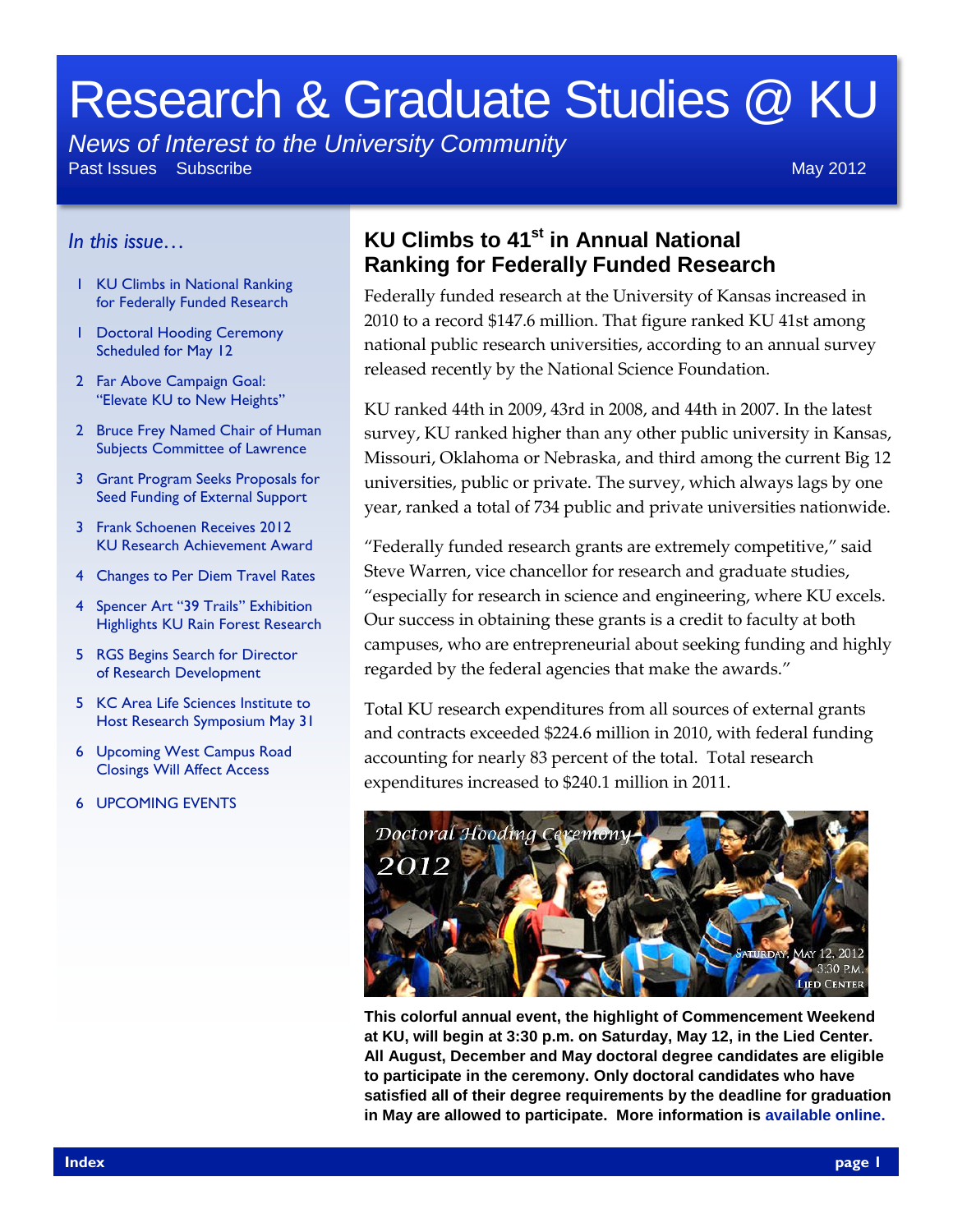# **Campaign Goal: "Elevate KU to New Heights"**



*Far Above: The Campaign for Kansas,* a comprehensive campaign to advance KU and The University of Kansas Hospital, launched its public phase April 28. The campaign seeks to raise \$1.2 billion by its conclusion in June 2016.

Since July 1, 2008, the campaign's "quiet phase" has raised \$612 million toward the goal, resulting in 246 scholarships and 14 professorships at KU in a wide range of disciplines – from the humanities to business to engineering.

"The campaign's name reflects our goal to elevate KU to new heights," said

Chancellor Bernadette Gray-Little. "We seek to be recognized as a top-tier research university and academic medical center. The success of this campaign for Kansas' flagship university will benefit people in every corner of our state and region."

Far Above seeks support to educate future leaders, advance medicine, accelerate discovery and drive economic growth. Campaign priorities were established through extensive consultation with leaders throughout the university and hospital.

For example, the campaign's goals include raising funds for endowed professorships to attract and retain the best minds. Support for professional development, research initiatives and extensive lab modernization will be critical to faculty and student recruitment in all disciplines, especially the sciences. In addition, the campaign will mount a major effort to fund graduate fellowships, which drive KU's national capacity to recruit and support the success of outstanding students and faculty.

Additional information about Far Above is [available online,](http://www.kuendowment.org/s/1312/endowment/index.aspx?sid=1312&gid=1&pgid=588) including a series of case statements that outline the priorities of 17 different schools and units.

# **Bruce Frey Named Chair of the Human Subjects Committee of Lawrence**

Bruce Frey, associate professor of psychology and research and education, is the new chair of the [Human](http://www.rcr.ku.edu/hscl/)  [Subjects Committee of Lawrence.](http://www.rcr.ku.edu/hscl/) He succeeds John Colombo, director of the Life Span Institute, who had served as chair since 1993.

"John has worked hard to establish an institutional review board with a uniquely positive reputation," said Frey. "The Human Subjects Committee for the Lawrence campus works to support and encourage research, not act as an obstacle. I hope to continue that tradition."

Frey joined the department in 1998 and has been a member of the HSCL since 2003.



**Past and present HSCL members and staff (left) gathered at the KU Alumni Association on April 26 to congratulate John Colombo (with plaque) for his 19 years of service as chair.**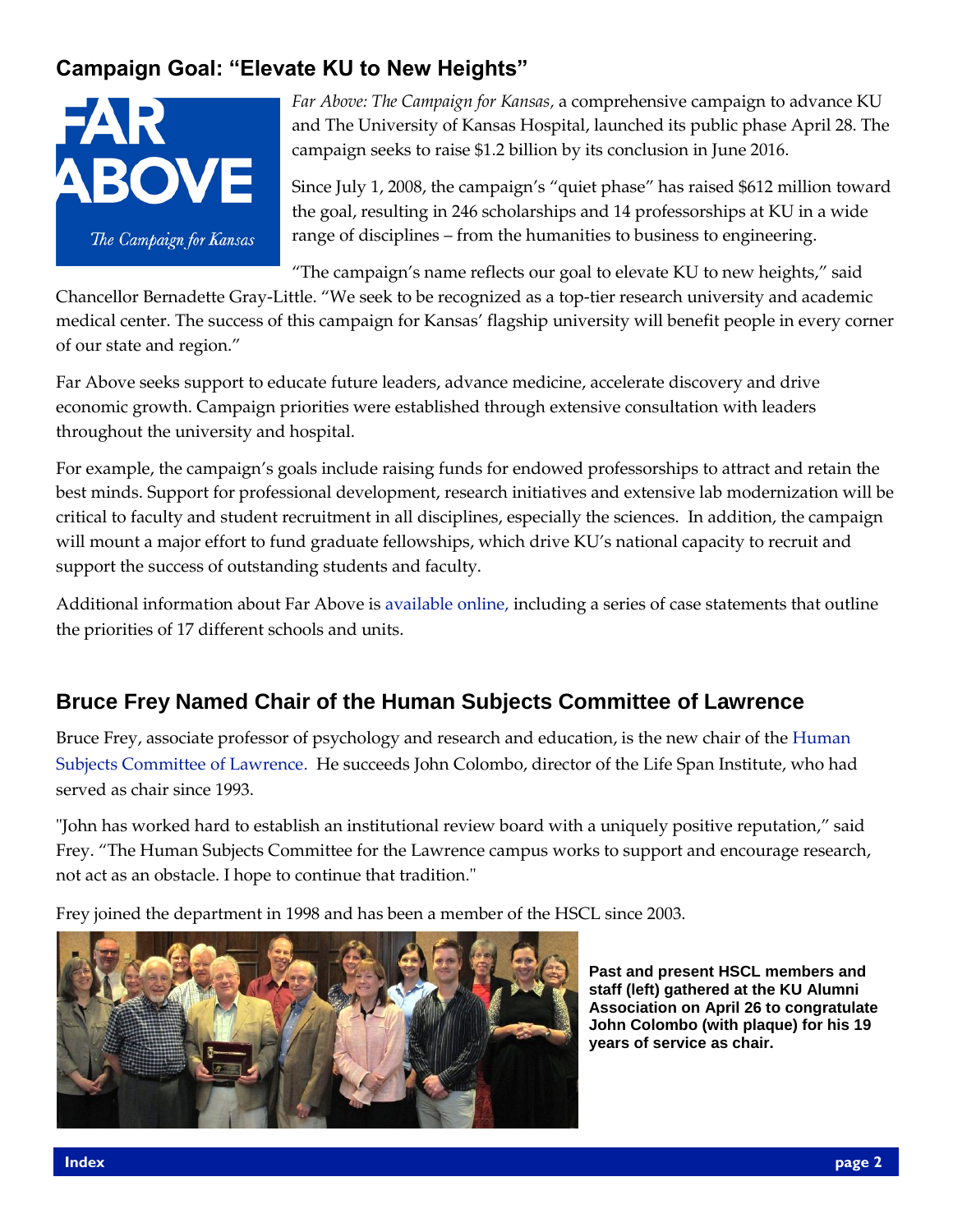# **Grant Program Seeks Proposals for Seed Funding of External Support**

Proposals are now being accepted for the new Strategic Initiative Grant Program, announced April 19 by Provost and Executive Vice Chancellor Jeff Vitter.

"At each of our four recent strategic initiative summits," said Vitter, "we explored the great things KU is doing today and the even more fascinating possibilities for the future." The goals of the Strategic Initiative Grant Program include "seeding initial efforts to seek external support on the one hand to funding established activities to realize a major increase in sustained external funding on the other hand."

Under the program, Level I proposals (large grant requests of more than \$50,000) must be submitted by June 15. Future Level I deadlines are October 15, 2012 and February 15, 2013. Level II proposals (small grant requests of \$5,000 to \$10,000) may be submitted at any time.

Vitter also announced the formation of a Research Investment Council to review the proposals and advise him on investments to support the four strategic initiatives. "It's one immediate method in which we will invest in faculty-driven initiatives in order to move great multidisciplinary ideas forward," he said. The eight-member council will be chaired by Steve Warren, vice chancellor for research and graduate studies.

Complete information about the program, including the Level I and Level II electronic application and appropriate templates for attachments is [available online](http://www.provost.ku.edu/planning/themes/ric-sigp.shtml).

# **Frank Schoenen Receives KU Research Achievement Award**



A major contributor to two high-profile early-stage drug discovery programs at the University of Kansas is the 2012 recipient of KU's Research Achievement Award. The award is the highest honor given annually to a full-time academic staff researcher working in a department or research center on KU's Lawrence campus.

Frank Schoenen is associate director of the Specialized Chemistry Center, a position he's held since 2008. He was earlier the associate director of the Chemical Methodologies and Library Development (CMLD) Center from 2005 to 2009. He also holds a research associate professor position with the Higuchi Biosciences Center and a courtesy associate professor position with the Department of Medicinal Chemistry.

Schoenen was recognized May 2 at a reception in the Shankel Structural Biology Center. The award includes a plaque and \$10,000 in research funds.

The Specialized Chemistry Center was established in 2008 with a six-year, \$23.2 million grant from the National Institutes of Health. The CMLD was established in 2003 with a \$9.5 million NIH grant and renewed for \$9.5 million in 2008. Both centers are directed by Jeff Aubé, professor of medicinal chemistry, who nominated Schoenen for the award.

"Frank is a talented, hard-working and generous scientist who deserves a lion's share of credit for any success these centers have achieved," said Aubé. "He has been a major contributor to both and has steadily built an enviable reputation in his field of organic medicinal chemistry."

Schoenen came to KU in 2005 following 12 years with Glaxo Research Institute and its successor companies and three years as vice president for research chemistry and operations with Nuada Pharmaceuticals. He started at KU in the CMLD as director of the Synthesis Core and associate director in the Administrative Core.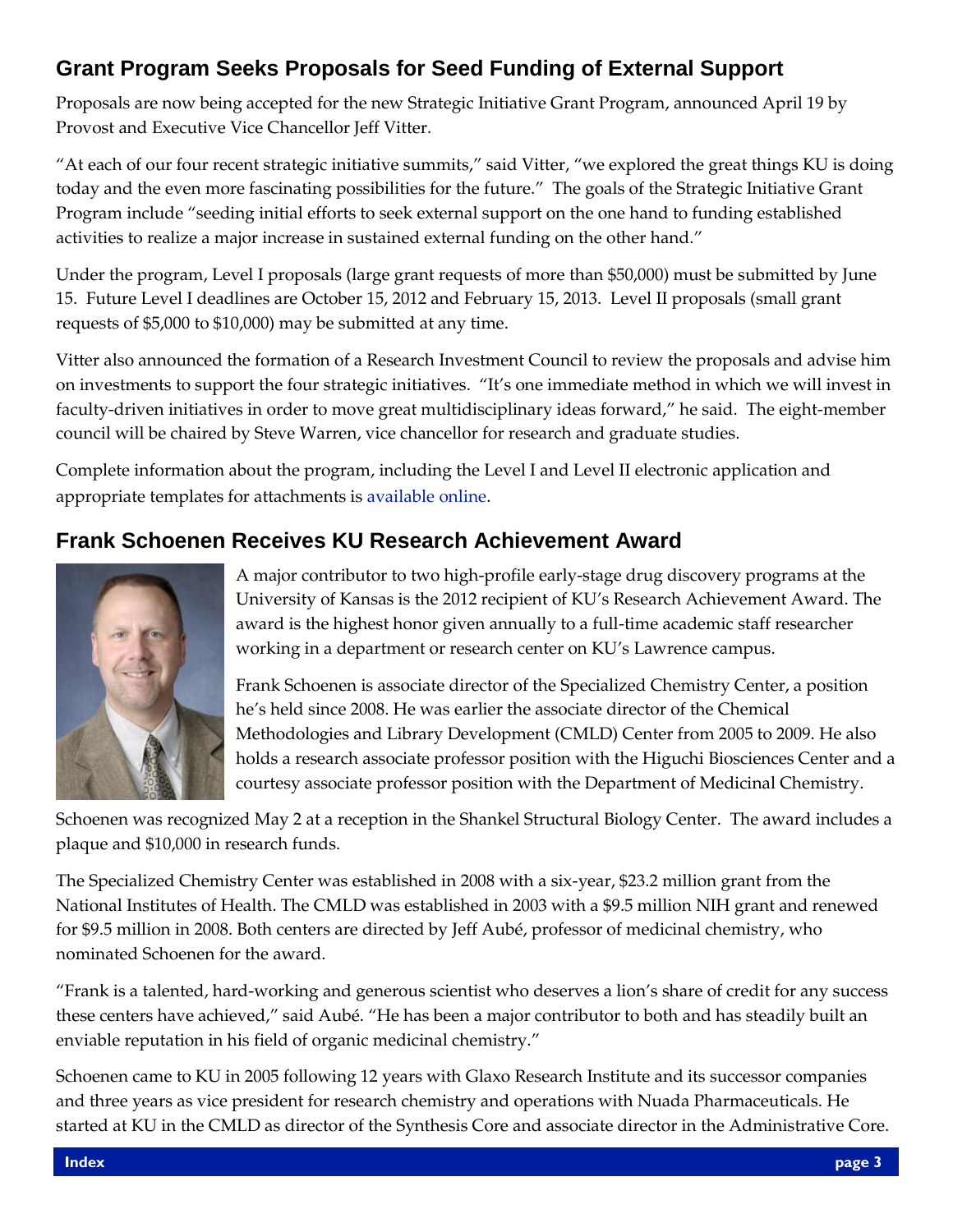Schoenen's academic background includes a bachelor's degree in chemistry from Rockhurst University, a master's degree in chemistry from Xavier University (Ohio) and a doctoral degree in organic chemistry from the University of South Carolina. Prior to joining Glaxo, he was an NIH postdoctoral fellow at Yale University for one year and at Harvard University for two years.

Past recipients of the KU Research Achievement Award include Rick Miller of the Kansas Geological Survey, Debra Kamps of the Kansas Center for Autism Research and Training, Donald Huggins of the Kansas Biological Survey, and Daryl Mellard of the Center for Research on Learning.

# **Changes to Per Diem Travel Rates**

Effective May 1, the meal per diem rates for KUCR travel increased. The travel time table has also been changed to utilize the KU travel table. The new meal per diem rates, per diem calculator, and related information are [available online](http://www.rgs.ku.edu/forms-policies/downloads/tr_rate_sched.shtml).

# **"39 Trails'' Exhibition Highlights KU Rain Forest Research**



An exhibition that continues through July 22 at the Spencer Museum of Art features creative projects made by University of Kansas researchers who traveled to the jungles of South America in the summer of 2011.

Co-sponsored by the Biodiversity Institute, "39 Trails: Research in the Peruvian Amazon" is located in Gallery 318 South. It shares the [work of an interdisciplinary research team](http://biodiversity.ku.edu/peru-2011) (left) that included seven undergraduate students and two graduate students under the direction of Caroline Chaboo, assistant professor of ecology

and evolutionary biology and curator of systematic entomology, and Stephen Goddard, associate director of the Spencer Museum and senior curator of prints and drawings.

"Everyone involved relied heavily on a small map of the base of their activity, the Los Amigos Biological Research Station," said Goddard. "The map detailed 39 trails, underscoring the human presence in the rain forest, as well as the difficulty of navigating it." A full description of the exhibition is available on the [Spencer's exhibition page.](http://www.spencerart.ku.edu/exhibitions/39-trails.shtml)

Three of the undergraduate students were part of a pilot program: the Rudkin Undergraduate Scholarships for International Interdisciplinary Research Experiences. It strives to give the students an arena for integrating disciplines and synthesizing knowledge across the sciences, arts and humanities in a global setting. (One of these students was English literature and creative writing major [Kelsey Murrell](http://www.news.ku.edu/2011/november/21/rhodes.shtml), a 2011-12 Hall Center Scholar and KU's 26<sup>th</sup> recipient of a Rhodes Scholarship. She starts graduate work this fall at Oxford.)

In addition to sharing the creative work by the Rudkin Scholars, Goddard said the goal of the exhibition is to include contributions from all members of the cohesive research team to give a fuller account of the different ways the rain forest experience touched everyone involved. The installation consists of small acrylic cases – one for each team member – that the researchers curated individually to summarize their experiences. In addition to the items in these cases and the written and pictorial creative work of the Rudkin Scholars, the exhibition includes printed leaves, photographs, insect specimens, and audio recordings made at Los Amigos, where the group spent 10 days in focused work.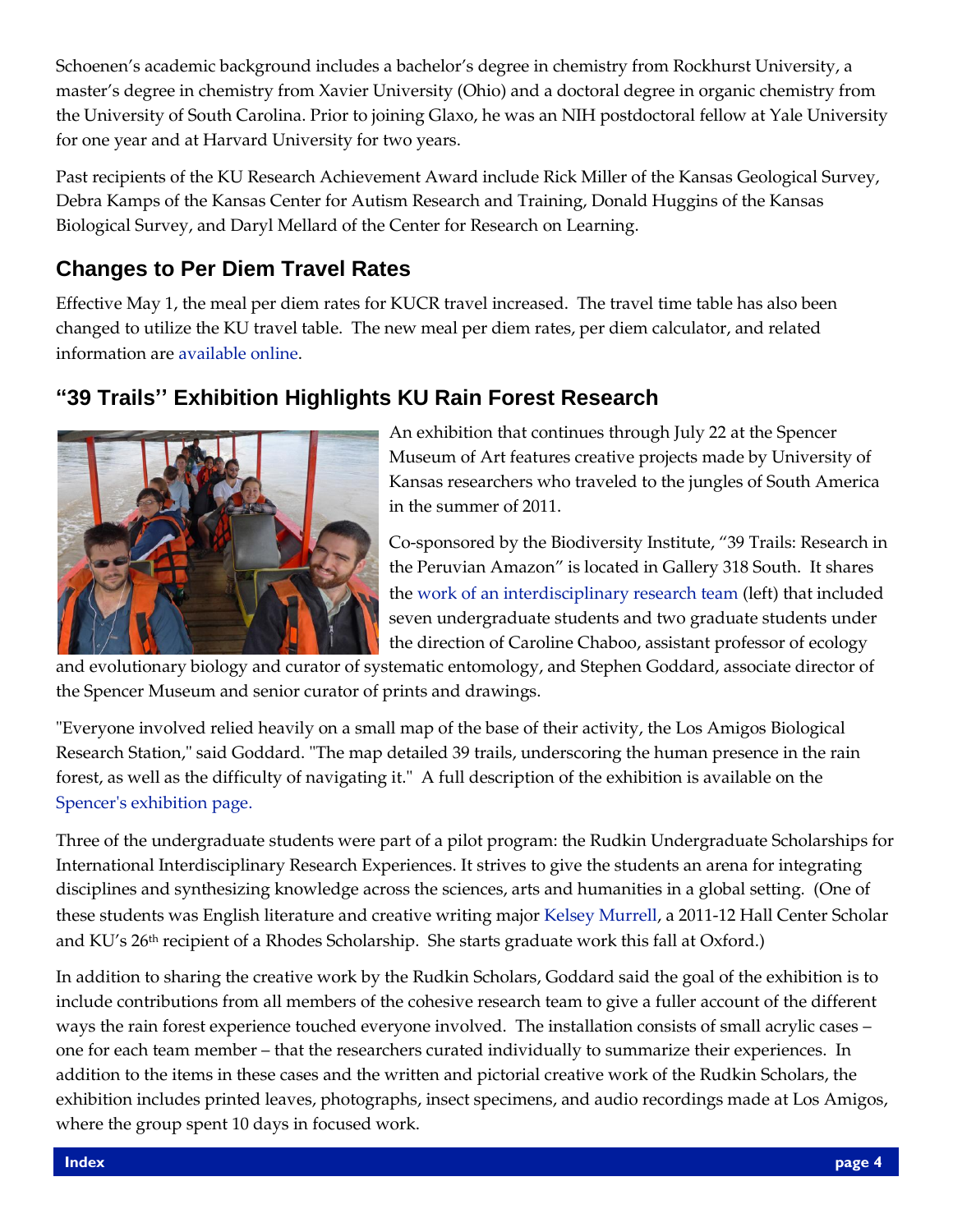# **RGS Begins Search for Director of Research Development**

The Office of Research and Graduate Studies is conducting a national search for a director of research development. It is a new, full-time, 12-month, non-tenured, unclassified professional appointment.

The person selected will "help expand KU's entire research enterprise by developing and implementing strategies for increasing research collaboration. The primary responsibilities of this proven research facilitator will be to plan strategically for development of research initiatives that draw upon the strengths and expertise of KU faculty across the University, to cooperate with research centers and academic units to develop and implement strategies for interdisciplinary research collaboration in partnership with a diverse constituency of faculty researchers, and to foster faculty and research center engagement in significant external funding efforts for major collaborative research projects."

Complete application information is [available online,](https://jobs.ku.edu/applicants/jsp/shared/Welcome_css.jsp) position number 00067244. To ensure consideration, candidates should submit all application materials before May 25. The estimated start date is August 20.



# **KC Area Life Sciences Institute to Host Research Symposium May 31**

The Kansas City Area Life Sciences Institute (KCALSI) will convene its annual research symposium on Thursday, May 31, from 8:15 a.m. to 5:30 p.m. at the Hilton Garden Inn and Reardon Convention Center in downtown Kansas City, Kansas.

The symposium is jointly presented by Frontiers: The Heartland Institute for Clinical and Translational Research. The theme is "Better, Smarter, Faster: The Power of Collaboration in Translational Research." Admission is free to faculty and staff of Frontiers partner organizations (including KU), but [registration is](http://www.kclifesciences.org/events/symposium/research-symposium-registration/) 

[required.](http://www.kclifesciences.org/events/symposium/research-symposium-registration/) A light breakfast is available at 7:30 a.m., lunch is provided, and a reception will follow the symposium.

The [complete agenda](http://www.kclifesciences.org/events/symposium/symposium-agenda/) is available online. Highlights include:

- **Atul Butte**, Stanford University, "Transforming 300 Billion Points of Data into Diagnostics, Therapeutics and New Insights into Disease"
- **Gary Rosenthal,** University of Iowa, "Innovative Approaches for Conducting Efficient Pragmatic Clinical Trials"
- **Julian Solway,** University of Chicago, "Synergistic Use of CTSA Resources to Develop Clinical and Translational Scientists"
- **John Spertus,** UMKC, "Accelerating the Translation of Research to Improve Care Historically"
- **Gabor Forgacs,** University of Missouri, "The Present and Future of Organ and Tissue Printing"

A panel will discuss "The Reinvention of Translational Medicine." One of the members is Scott Weir, director of KU's Institute for Advancing Medical Innovation. The program will also feature platform and poster presentations by Frontiers' scholars, trainees and pilot study recipients.